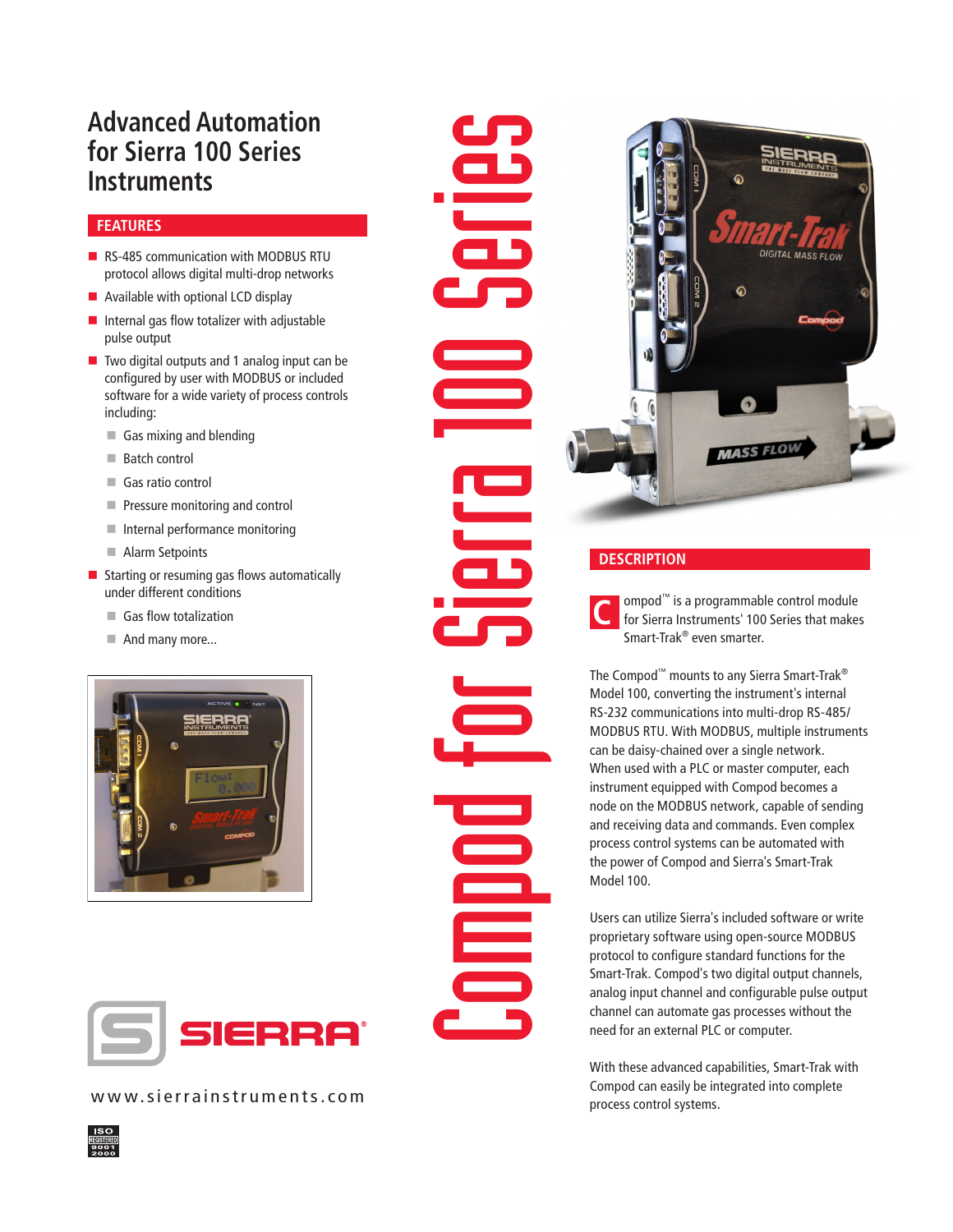#### 2 **PERFORMANCE SPECIFICATIONS**

#### **Performance Specifications**

Outputs (when connected to Sierra 100 Series instruments):

- 2 Digital Outputs (can be linked to an alarm). These digital outputs can be replaced by 2 analog relays if the CM-Relays option is ordered.
- Analog Pulse Output—pulse every time totalizer counts; pulse width adjustable from 2.5 to 500 msec

#### **Inputs (when connected to Sierra 100 Series instruments):**

- RS-485 MODBUS RTU, optically isolated
- 2 Analog Inputs (user configurable for voltage 0-10V or current 0-20 mA). If Pulse Output option is selected, then only 1 analog input is available

#### **Maximum Baud Rate:**

57,600 (factory default set at 19,200)

#### **Power Requirement:**

24 VDC; Compod requires 100 mA minimum above the power required by the connected 100 Series instrument. The Compod can be powered from the Sierra 100 Series instrument where it is mounted or it can be powered directly and it will provide power to the Sierra 100 Series instrument.

### **TYPICAL APPLICATIONS**

Compod can be utilized in many common gas process control applications. In simple systems, it replaces expensive PLCs or computers and controls the process directly. In others, it is a key link between a master computer or process controller and the gas control instruments.

#### **TYPICAL APPLICATIONS: PROCESS MONITORING**

A Smart-Trak MFC controls the flow rate, while the Compod facilitates monitoring the pressure and temperature of the process. This makes the information available from one node on an RS485 network.



Temperature and pressure transducers are installed near the MFC. The 4-20mA signals from both are fed to the analog inputs of the Compod. The Compod communicates via its RS485 MODBUS output to the network. When the master control system needs to know information on this process, it sends a request to the Compod, which then reports the flow, temperature and pressure. The control system can also regulate the flow by sending setpoint commands to the MFC via the Compod.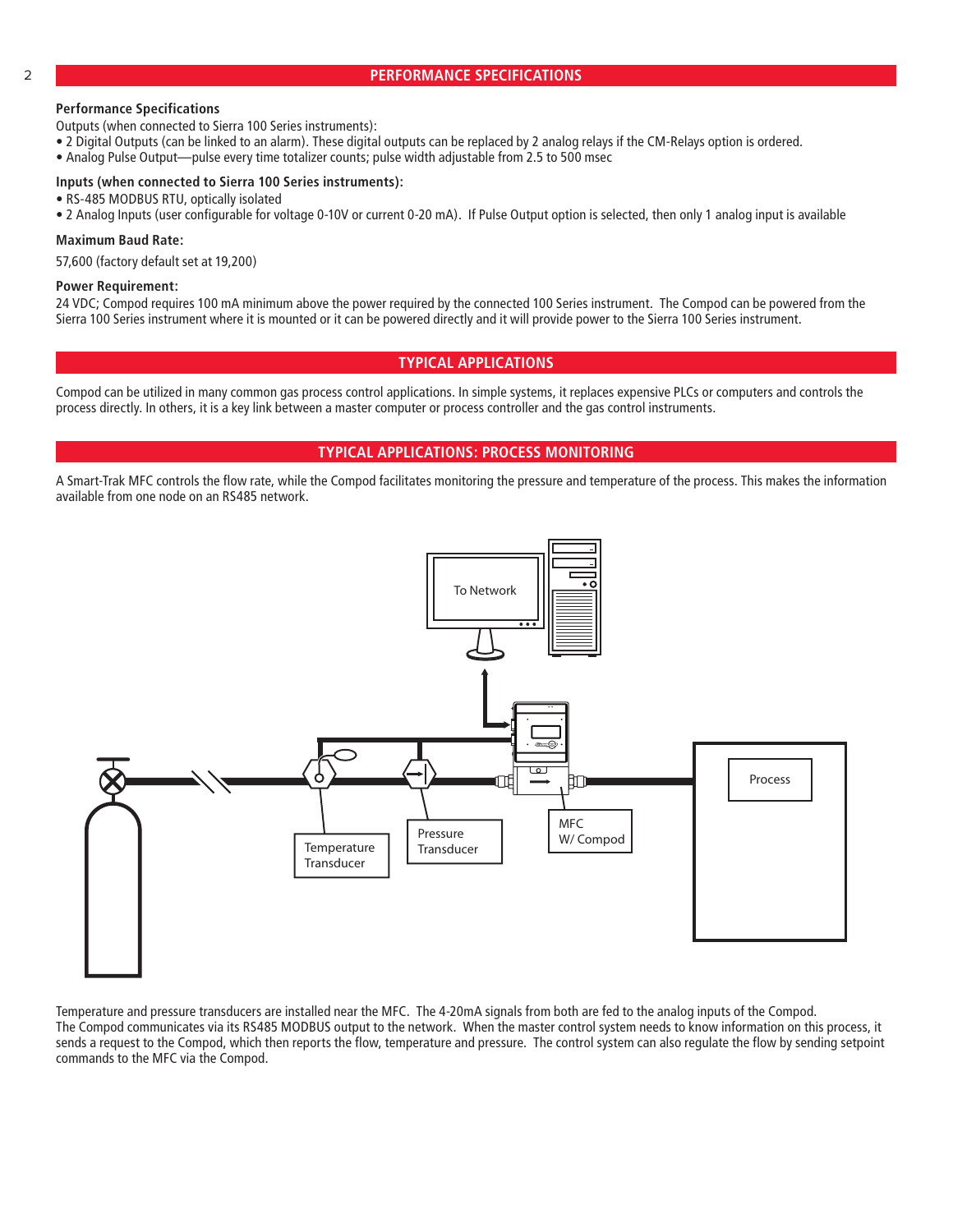## **TYPICAL APPLICATIONS: LEAK TESTING** 3

An article must be checked for leakage. The regulator R1 is set manually to the leak-test pressure. This is usually a pressure above operating pressure of the DUT (device under test). A Smart-Trak MFC is given a setpoint appropriate to fill the DUT at a moderate rate. The MFC's Compod monitors the flow rate. When the flow rate drops to zero, the pressure in the DUT is equal the pressure of R1. The internal software in Compod senses that the flow has stopped and the Compod closes the valve in the MFC and trips an alarm (light) for the operator telling him the DUT is pressurized and the leak test is ready to begin. The operator sees the alarm light and opens the ball valve V2 manually. After waiting several minutes for the system to come to equilibrium, the leak test begins. The mass flow meter measures the flow rate. So long as the flow rate is below a pre-determined level (flow noise), the DUT passes the test. If the flow rate is above this defined level, the Compod sends an alarm indicating the DUT is leaking and the DUT is failed.



## **TYPICAL APPLICATIONS: GAS MIXING AND BLENDING**

A specific gas blend must be produced. In this example, synthetic air composition is maintained at 78% N2, 21% O2 and 1% Ar. A PLC (Programmed Logic Controller) and controls the system automatically. The PLC communicates to three mass flow controllers (via their attached Compods) and a pressure transducer mounted inside the tank. Each MFC regulates the flow of one gas into the tank. The PLC maintains the exact proportion defined above by constantly monitoring these MFCs. When the pressure reaches the set point, the PLC commands the Compods to stop the flow controllers. Should the pressure drop below the set point, the PLC sends a flow command to each controller to resume gas flow into the tank. The system is fully automatic. Each Compod includes a safety program that monitors the gas flow through its attached controller. Should the flow through a controller drop off when the setpoint from the PLC remains on, the Compod detects that the gas supply has been interrupted (such as when a bottle runs out) and triggers an alarm that shuts down the system. If the ratio of the gases in the synthetic air mixture needs to be modified, simply change the recipe in the PLC and the system provides the new mixture, immediately and automatically.